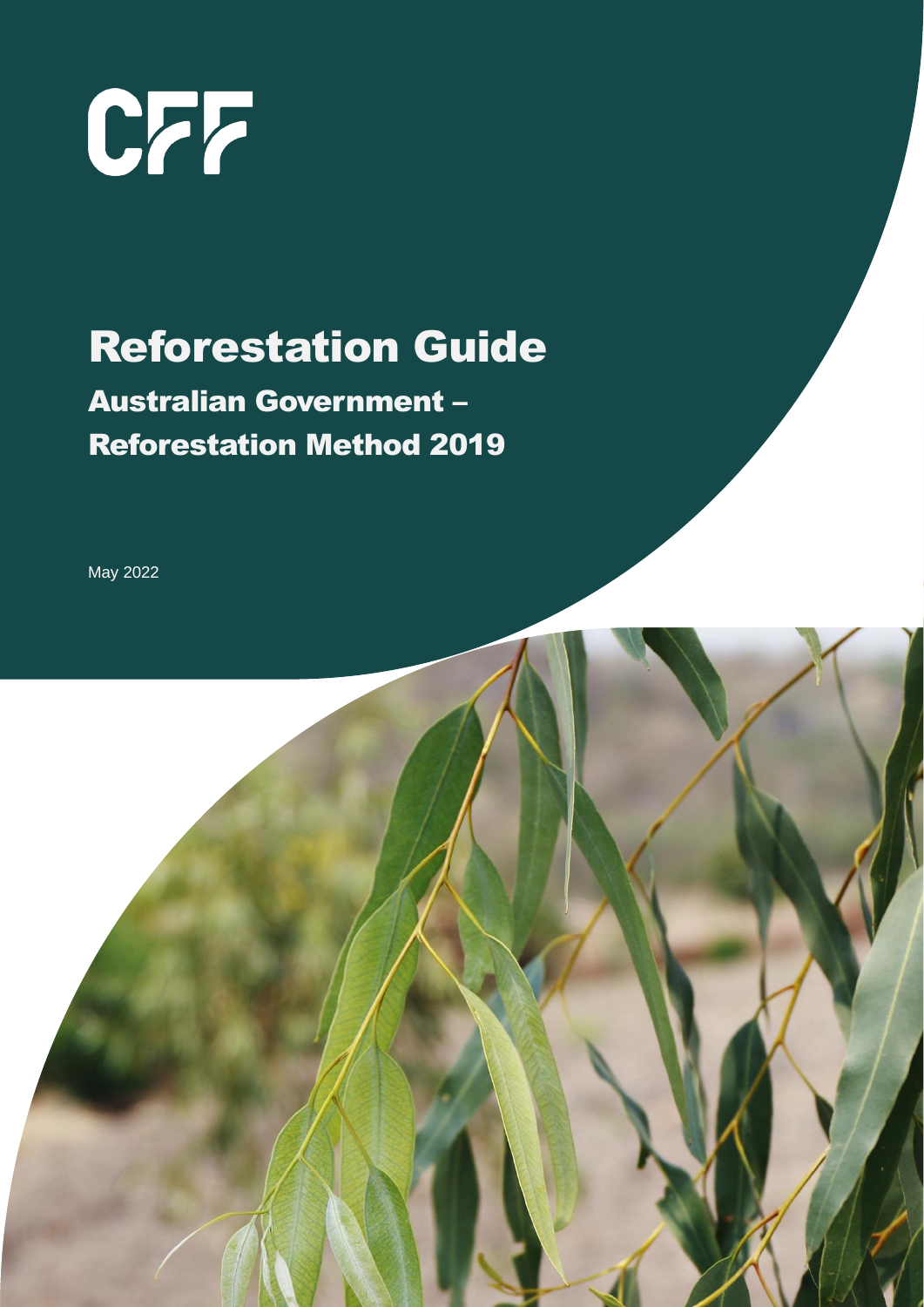

### **Prepared By:**

The Carbon Farming Foundation Ltd. 26 Fearn Avenue Margaret River, Western Australia, 6285

### **Commercial in confidence:**

This document is commercial-in-confidence. The recipient of this document agrees to hold all information presented within as confidential and agree not to use, disclose, or allow the use or disclosure of the said information to unauthorised parties, directly or indirectly, irrespective of the acceptance or rejection of the service proposal or at any time before, during or after an agreement has been reached, without prior written consent.

### **Abbreviations:**

- ACCU Australian Carbon Credit Unit
- ANREU Australian National Registry of Emissions Units
- CER Clean Energy Regulator
- CEA Carbon Estimation Area
- ERF- Emissions Reduction Fund
- GIS Geographic Information System
- FullCAM Full Carbon Accounting Model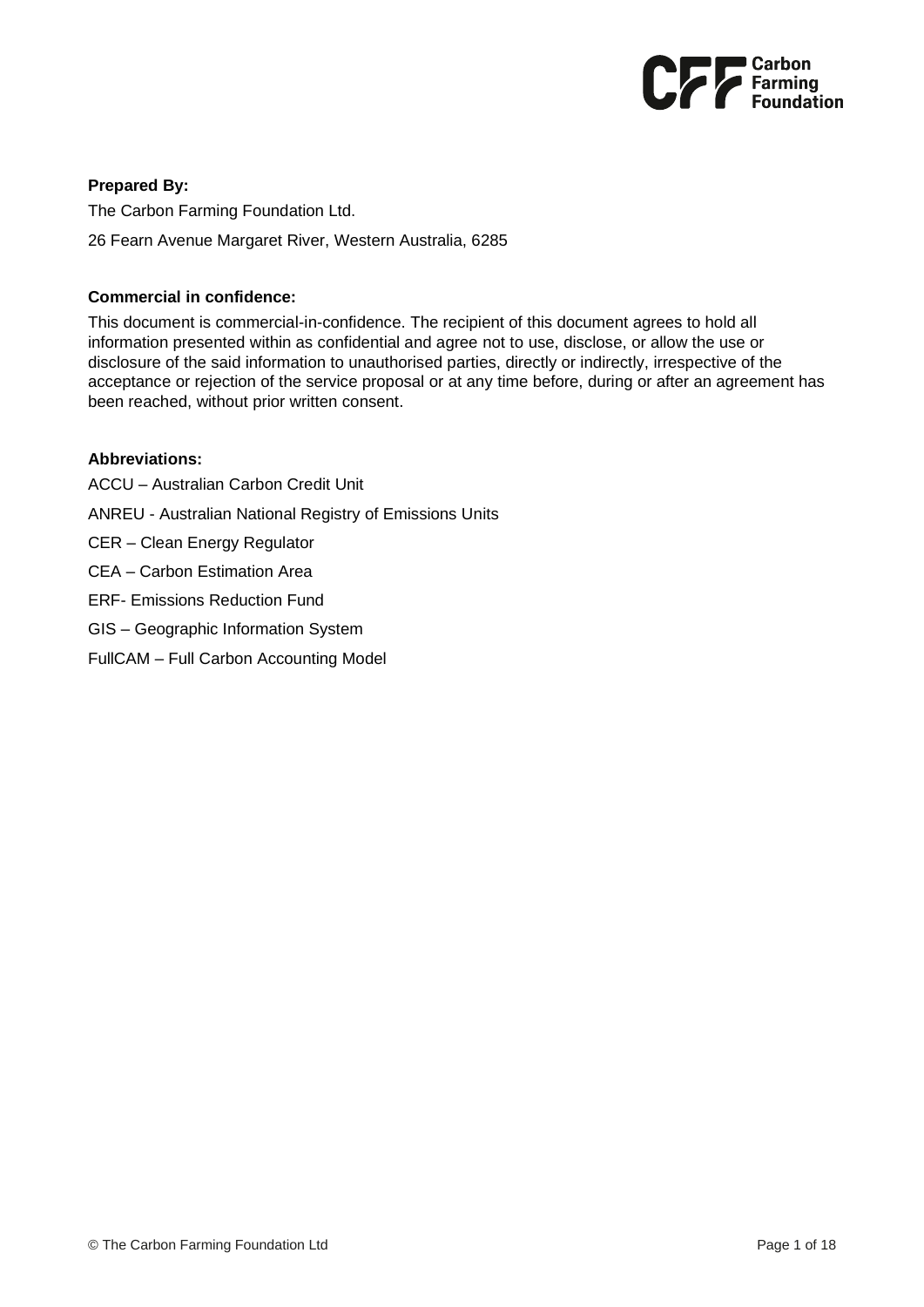

# Disclaimer

- 1. Introduction: This disclaimer governs the use of this report. By using this report, you accept this disclaimer in full.
- 2. No advice: The report contains information about carbon offset markets and specific environmental details based on the information provided by you. The information is not advice and should not be treated as such. You must not rely on the information in the report as an alternative to legal, financial, taxation, accountancy, or any other advice from an appropriately qualified professional. If you have any specific questions about any matter, you should consult an appropriately qualified professional. You should never delay seeking legal advice, disregard legal advice, or commence or discontinue any legal action because of information in the report.
- 3. No representations or warranties: To the maximum extent permitted by applicable law and subject to section 5 below, we exclude all representations, warranties, undertakings and guarantees relating to the report. Without prejudice to the generality of the foregoing paragraph, we do not represent, warrant, undertake or guarantee: that the information in the report is correct, accurate, complete, or non-misleading; that the use of guidance in the report will lead to any particular outcome or result; or in particular, that by using the guidance in the report you will enter into a carbon project.
- 4. As the user of the report, you acknowledge that The Carbon Farming Foundation gives no warranties, nor express or implied representations whatsoever, regarding the accuracy, completeness, currency, or usefulness of any information contained or referenced in this report. does not assume any risk whatsoever for your use of the report. In using this report, you agree that The Carbon Farming Foundation is not nor will be liable or otherwise responsible for any decision made or any action taken, or any action not taken due to your use of any information presented in the report. You must not use that report in isolation. We strongly recommend for the user to undertake additional research and seek further consultancy before starting a project.
- 5. Limitations and exclusions of liability: The limitations and exclusions of liability set out in this section and elsewhere in this disclaimer: are subject to section 6 below; and govern all liabilities arising under the disclaimer or in relation to the report, including liabilities arising in contract, in tort (including negligence) and for breach of statutory duty. We will not be liable to you in respect of any losses arising out of any event or events beyond our reasonable control. We will not be liable to you in respect of any business losses, including without limitation loss of or damage to profits, income, revenue, use, production, anticipated savings, business, contracts, commercial opportunities, or goodwill. We will not be liable to you in respect of any special, indirect, or consequential loss or damage.
- 6. Exceptions: Nothing in this disclaimer shall: limit or exclude our liability for death or personal injury resulting from negligence; limit or exclude our liability for fraud or fraudulent misrepresentation; limit any of our liabilities in any way that is not permitted under applicable law; or exclude any of our liabilities that may not be excluded under applicable law.
- 7. Severability: If a section of this disclaimer is determined by any court or other competent authority to be unlawful and/or unenforceable, the other sections of this disclaimer continue in effect. If any unlawful and/or unenforceable section would be lawful or enforceable if part of it were deleted, that part will be deemed to be deleted, and the rest of the section will continue in effect.
- 8. Law and jurisdiction: This disclaimer will be governed by and construed in accordance with Western Australian law, and any disputes relating to this disclaimer will be subject to the exclusive jurisdiction of the courts of Australia
- 9. Our details: In this disclaimer, "we" means (and "us" and "our" refer to) The Carbon Farming Foundation Ltd, which has its principal place of business at 26 Fearn Avenue, Margaret River.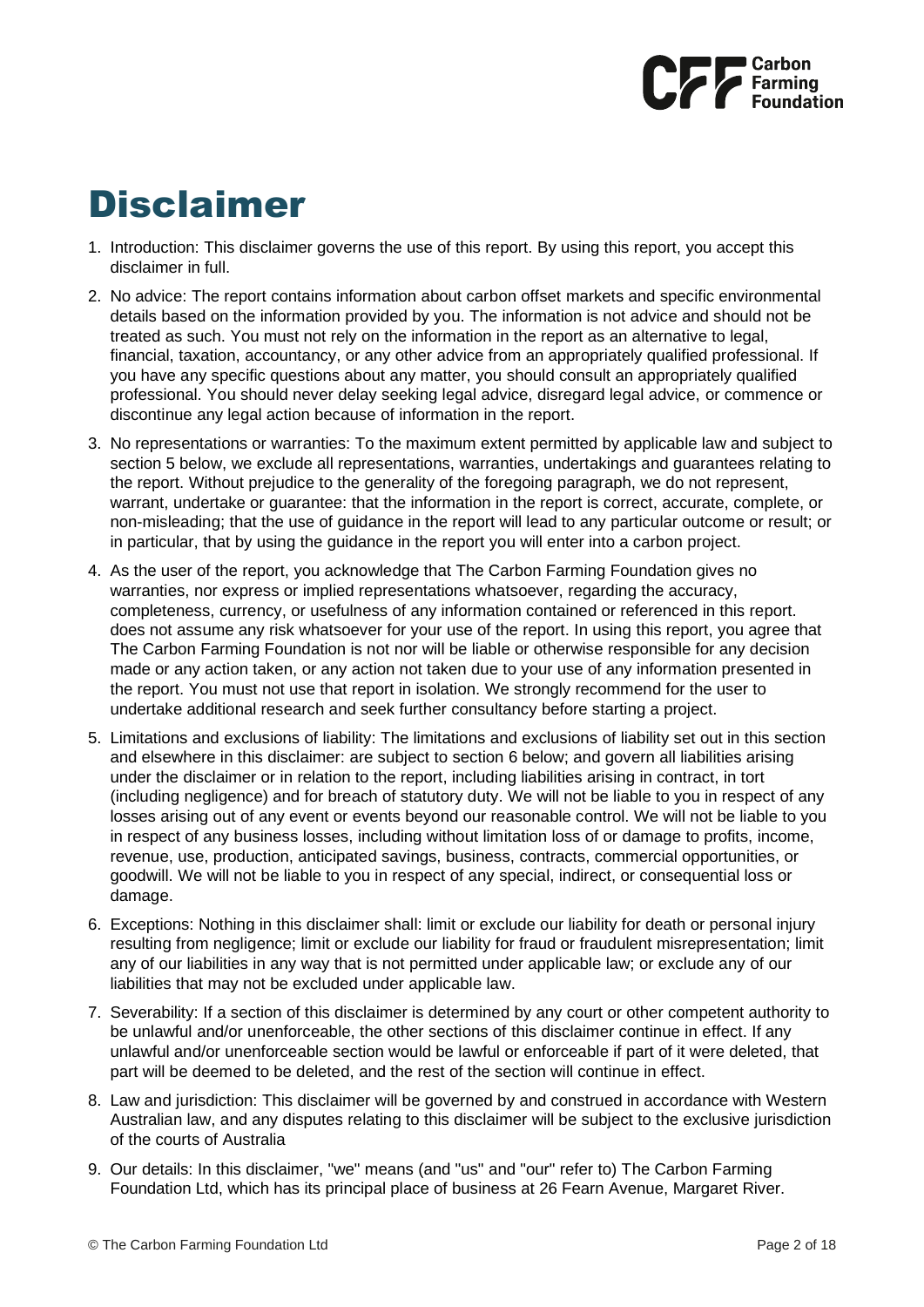

# **Table of Contents**

| Introduction to reforestation        | 4  |
|--------------------------------------|----|
|                                      |    |
|                                      |    |
|                                      |    |
|                                      |    |
|                                      |    |
|                                      |    |
| <b>Project Eligibility Checklist</b> |    |
| <b>Project Implementation</b>        | 9  |
|                                      |    |
|                                      |    |
|                                      |    |
|                                      |    |
|                                      |    |
|                                      |    |
| <b>Key Risk and Success Factors</b>  | 15 |
|                                      |    |
| <b>Co-Benefit Opportunities</b>      | 17 |
|                                      |    |
|                                      |    |
|                                      |    |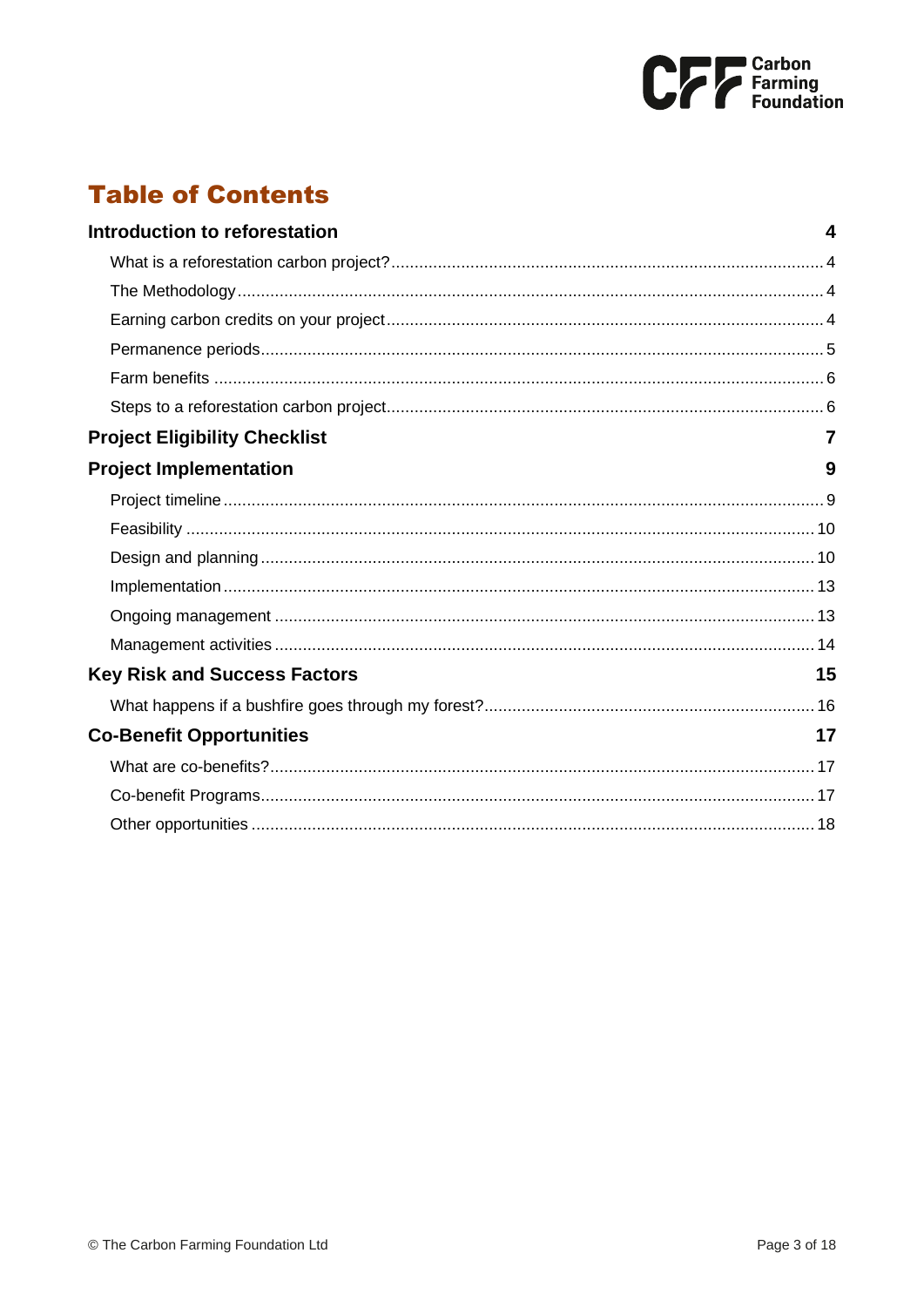

# <span id="page-4-0"></span>Introduction to reforestation

We're here to simplify the process of understanding and managing a carbon project. This guide will introduce you to the basics of a reforestation carbon project to prepare you to start your own project.

## How to use this guide

Think of reading through this guide as step 1 on your project scoping journey. It provides all the necessary contextual information to interpret and understand our feasibility reports, plus sets you up to ensure your native tree project plays by the rules.

## <span id="page-4-1"></span>What is a reforestation carbon project?

Participating in a reforestation project involves planting, growing, and maintaining a permanent forest of native trees on land that has been clear of forest for at least five years. By building carbon stocks in your trees, shrubs, and debris across a 25-year crediting period, you are removing it from the atmosphere. This removal - and resulting increase in your carbon stocks - earns you carbon credits.

## <span id="page-4-2"></span>The Methodology

A reforestation project needs to have its own 'methodology', which in simple terms is a rulebook that sets out the guidelines you must follow to receive credits according to the regulator (in this case the Clean Energy Regulator – Australian Government). The methodology outlines project requirements and the approaches that can be taken to measure the increase in carbon through planting trees on your property.

Under the *Reforestation by Environmental or Mallee Plantings FullCAM Methodology* (the methodology), there is no real-time carbon measurement<sup>1</sup>. Instead, the projected carbon stock that will be stored in your project's trees, shrubs, and debris across a 25-year crediting period is calculated in advance using the government's computer modelling tool known as full carbon accounting (FullCAM). FullCAM considers a range of datasets to produce a modelled carbon yield (tons C per Ha) from a given latitude and longitude, which is then converted into Carbon Dioxide Equivalent (CO2e), and in turn into carbon credits.

## <span id="page-4-3"></span>Earning carbon credits on your project

The amount of carbon you're able to store within your trees is calculated in 'tons of carbon dioxide equivalent' (tCO2e). This is a standard unit for counting greenhouse gas emissions regardless of whether they're from carbon dioxide or another gas, such as methane. Importantly, this unit is what you receive payment for.

## **1ton CO2e = 1 ACCU**

Your tree growth is then checked and verified in reporting cycles that take place at least every five years, as well as through regular audits. This ensures you're managing your project properly, and you are paid for credits correctly. Submitting each Offset Report is what triggers the creation and issuance of ACCU's. ACCU's are registered financial products and will be issued in your name into an account

<sup>1</sup> The methodology allows for you to opt for a *direct measurement approach* if you believe your reforestation project is yielding better results than modelled by FullCAM. However, this approach involves costly sampling and should your yield be lower than the FullCAM modelled yield, you are not able to switch back to the modelled method. For the large majority of projects we recommend the FullCAM approach, but we are happy to discuss your project and the options available to you.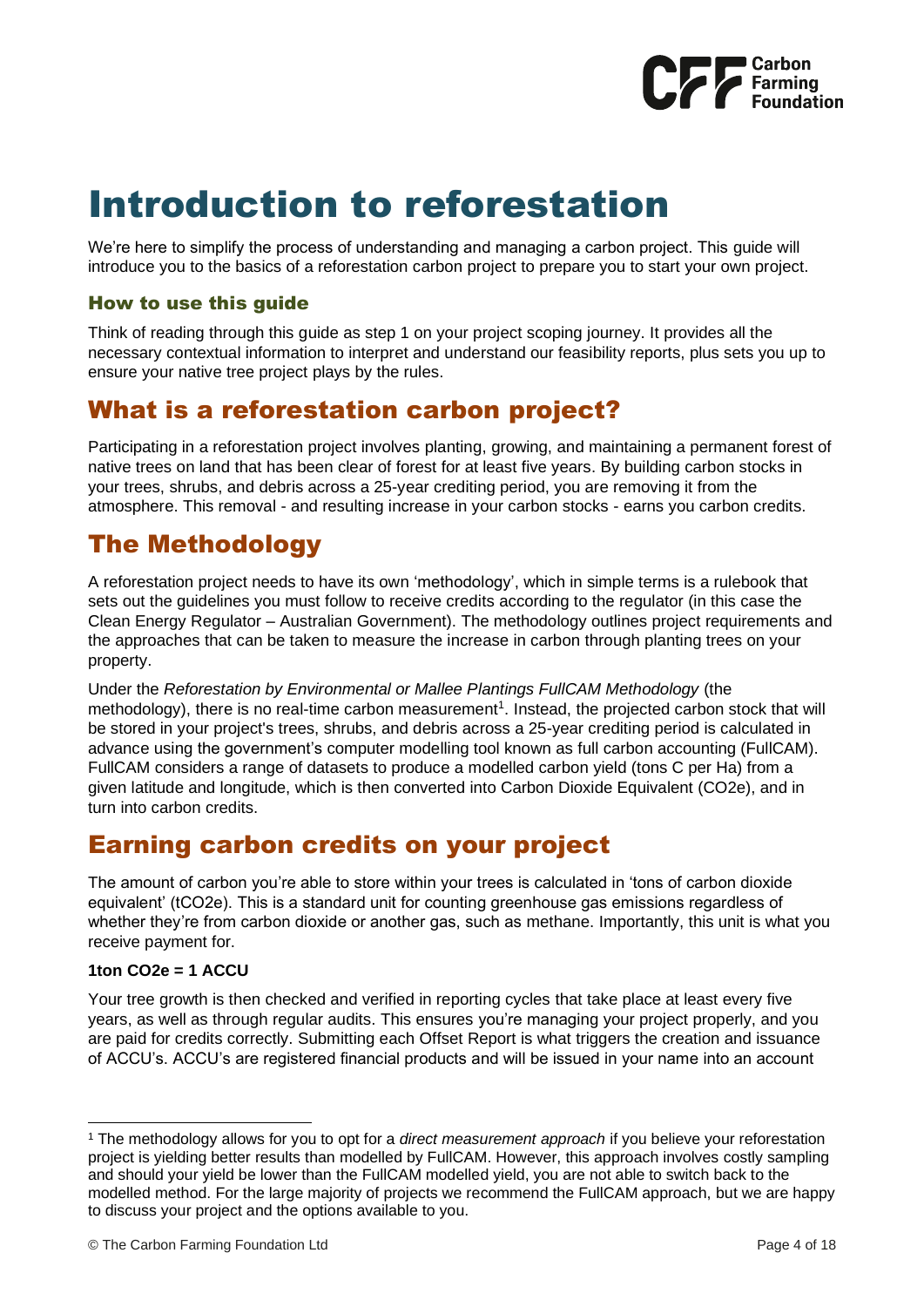

within the Government Ledger. This is called an ANREU account, it is similar to having shares held in your name on a share trading account.

## Carbon yield curve

The number of credits you earn each reporting cycle will mirror the growth in your carbon stocks as your trees grow. The carbon yield curve in figure 1 below shows the first few years of growth are modest, by year 4 and 5 you can expect peak annual yields, trailing off over for the remainder of the crediting term. This means that 60% of your carbon credits will be issued within the first 10-year period.

We recommend a discounted cashflow model is used to determine the net benefit of this cashflow distribution.



*Figure 1: Annual carbon yield curve*

## <span id="page-5-0"></span>Permanence periods

To ensure the carbon you've stored remains in your trees and doesn't re-enter the atmosphere, committing to a reforestation project means you will need to maintain your carbon stocks and keep your trees in the ground for a period of 25 or 100 years after your first round of carbon credits are issued. This is called your permanence obligation.

For either option, your crediting period will always be 25 years – so, you will only be credited for any carbon your trees sequester over a 25-year period.

For a 100-year permanence obligation, the Government subtracts 5% of these credits as a nonrefundable security buffer. Essentially, they keep some credits as insurance in case of project failures, and you keep 95% of the carbon credits you generate during your 25-year crediting period. You need to continue to maintain your trees and carbon stocks throughout the 100-year permanence period.

For a 25-year permanence obligation, you will have an additional 20% of your carbon credits deducted as the carbon storage is considered less permanent (because you aren't required to keep your trees in the ground beyond 25 years). So, you only keep 75% of the carbon credits you generate during your 25-year crediting period.

This is a long-term commitment. It is important that you can confidently establish and maintain a reforestation project which aligns with both your long-term commercial and on-farm objectives.

More information and advice on how to make sure that your project timing is right is provided in this [resource produced by the Clean Energy Regulator.](http://www.cleanenergyregulator.gov.au/DocumentAssets/Documents/Make%20sure%20your%20timing%20is%20right%20information%20sheet.pdf)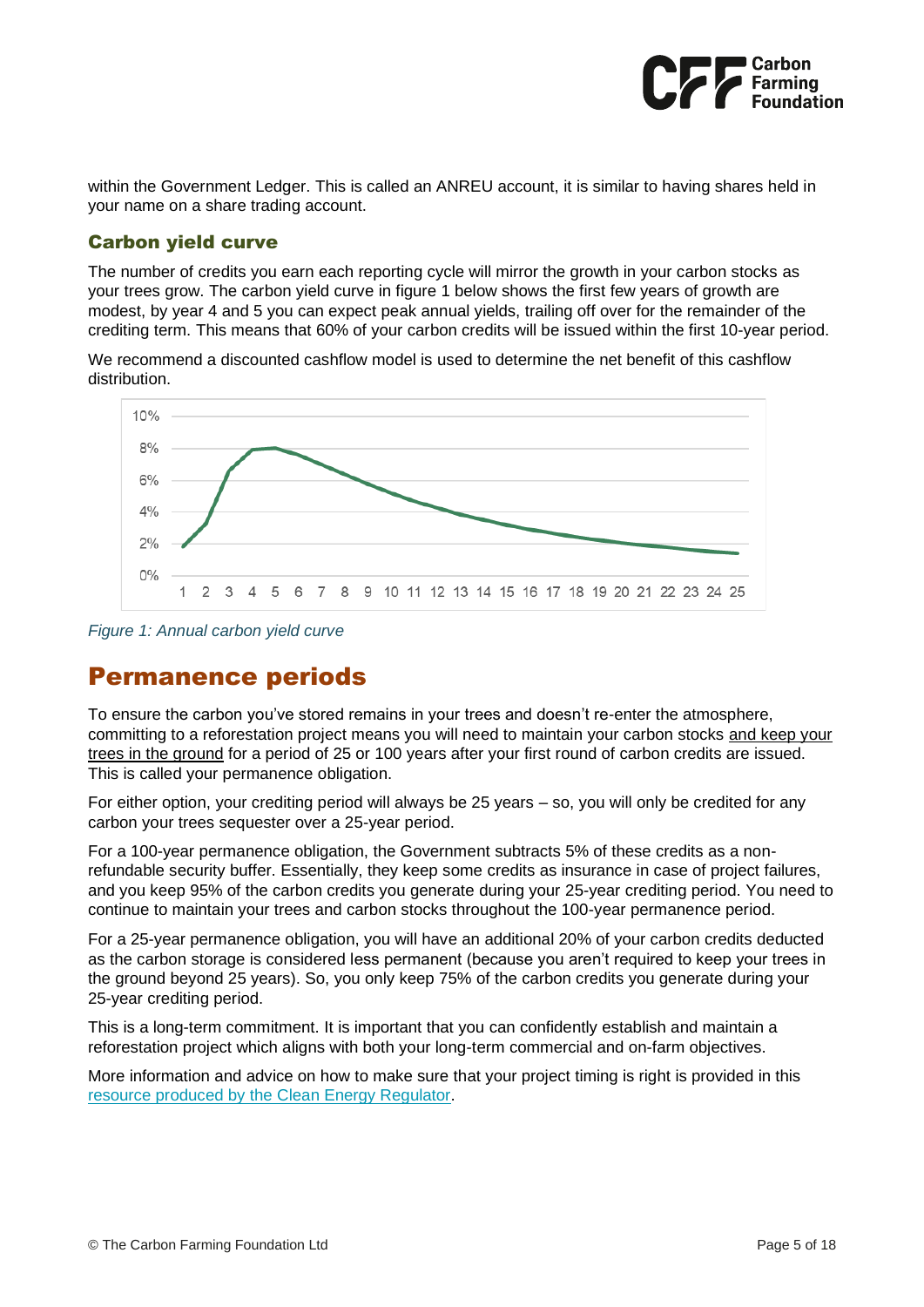

## <span id="page-6-0"></span>Farm benefits

Beyond simply earning carbon credits, when done well, tree carbon projects can contribute to the development of a healthier and more resilient farm landscape. Not only is this beneficial to the broader ecosystem, but can boost farm productivity and function, examples include:

- Mitigate salinity prone soils
- Reduce wind erosion
- Improve biodiversity
- Reduce pressure from environmental factors such as climate change
- Create shade and shelterbelts for livestock

## <span id="page-6-1"></span>Steps to a reforestation carbon project

The figure below illustrates a generic flow for undertaking a reforestation carbon project.



*Figure 2: Indicative project stages and timeline*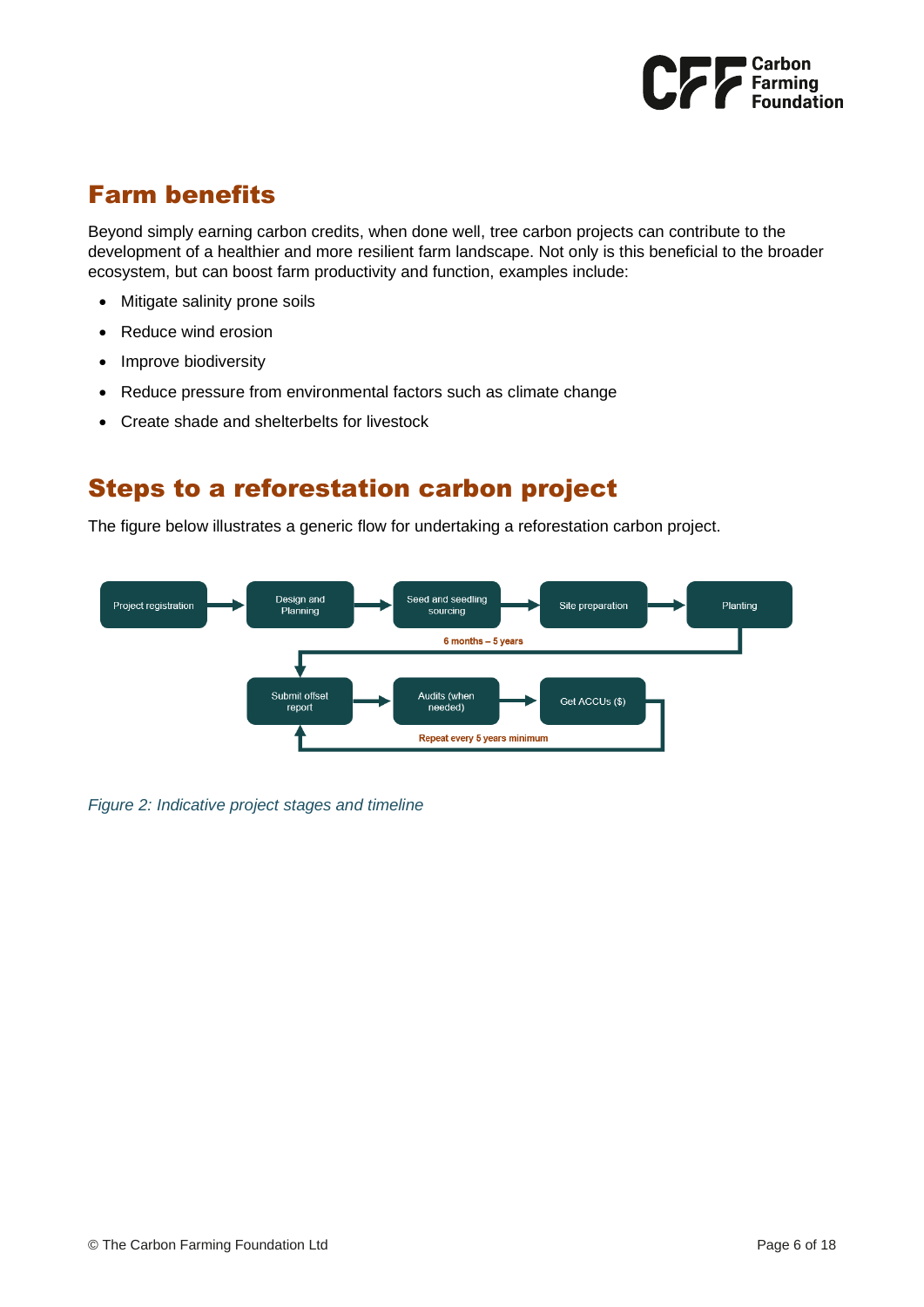

# <span id="page-7-0"></span>Project Eligibility Checklist

To participate in a project activity using the *Reforestation by Environmental or Mallee Plantings FullCAM* method, applicants must demonstrate eligibility under the method's requirements.

We have provided a checklist below to assist you in understanding these requirements.

#### *Table 1: Eligibility requirements*

| Requirement                                | Explanation                                                                                                                                                                                                                                                                                                                                                                                                                     |                             |
|--------------------------------------------|---------------------------------------------------------------------------------------------------------------------------------------------------------------------------------------------------------------------------------------------------------------------------------------------------------------------------------------------------------------------------------------------------------------------------------|-----------------------------|
| <b>Forest Cover</b>                        | Trees can be planted in a variety of ways – either as seeds or tube stock<br>(seedlings), in rows or randomly, and in areas that are either linear belts or<br>as blocks. However, all projects must be planted at a density that will<br>achieve "forest cover". In other words, your trees must grow to a height of<br>at least 2 metres with a canopy area that covers at least 20% of the land -<br>like a sparse woodland. |                             |
| No-clearing period                         | The area selected for reforestation project has not been cleared of forest<br>cover within the last 5 years, nor does it contain remnant vegetation such<br>as woody biomass (woody stems).                                                                                                                                                                                                                                     | $\sim$                      |
| Ownership                                  | You can demonstrate a legal right to run a reforestation project and claim<br>carbon credits (either as landowner, lease holders, or a signed authority<br>with other landowners). If there are patches of existing vegetation on your<br>land, that's fine, these just need to be excluded from your project area.                                                                                                             |                             |
| Native title                               | The land is not subject to a Native Title determination or claim. If it is<br>subject to a determination or claim, the proponent is prepared to ensure<br>native title holder interests can be satisfied before proceeding. More<br>information is available at: http://www.cleanenergyregulator.gov.au/ERF/Want-to-<br>participate-in-the-Emissions-Reduction-Fund/Planning-a-project/native-title                             |                             |
| Eligible Interest<br><b>Holder Consent</b> | You can obtain consent to proceed with the activity from any persons or<br>organisations who are interest holders (banks, lenders etc). If this is not<br>obtained before registration, the approval will be considered 'conditional'.                                                                                                                                                                                          | $\mathcal{L}_{\mathcal{A}}$ |
| <b>Newness</b>                             | You have not commenced any site activities (include site preparation) prior<br>to registering the project with the ERF.                                                                                                                                                                                                                                                                                                         |                             |
| Rainfall                                   | The project area must receive less than 600mm of long-term rainfall for<br>mallee plantings. Where this is exceeded, a specific mixed native<br>environmental species planting calibration must be used in your modelling.                                                                                                                                                                                                      | $\overline{\phantom{0}}$    |
| Legislative<br>additionality               | The activity isn't currently or in future required to be carried out under a<br>commonwealth or state law, and you are not receiving funding or<br>incentives through another government program.                                                                                                                                                                                                                               |                             |
| Clearing                                   | The project area doesn't have any remnant vegetation that requires<br>clearing prior to planting, including woody biomass or invasive native<br>scrub.                                                                                                                                                                                                                                                                          | $\sim$                      |
| Permanence                                 | You are able (and have relevant permission) to have the plantings remain<br>on site for either 25 or 100 years from the date of your first ACCUs are<br>issued. This should be considered in the long-term context of your farm<br>planning strategy.                                                                                                                                                                           |                             |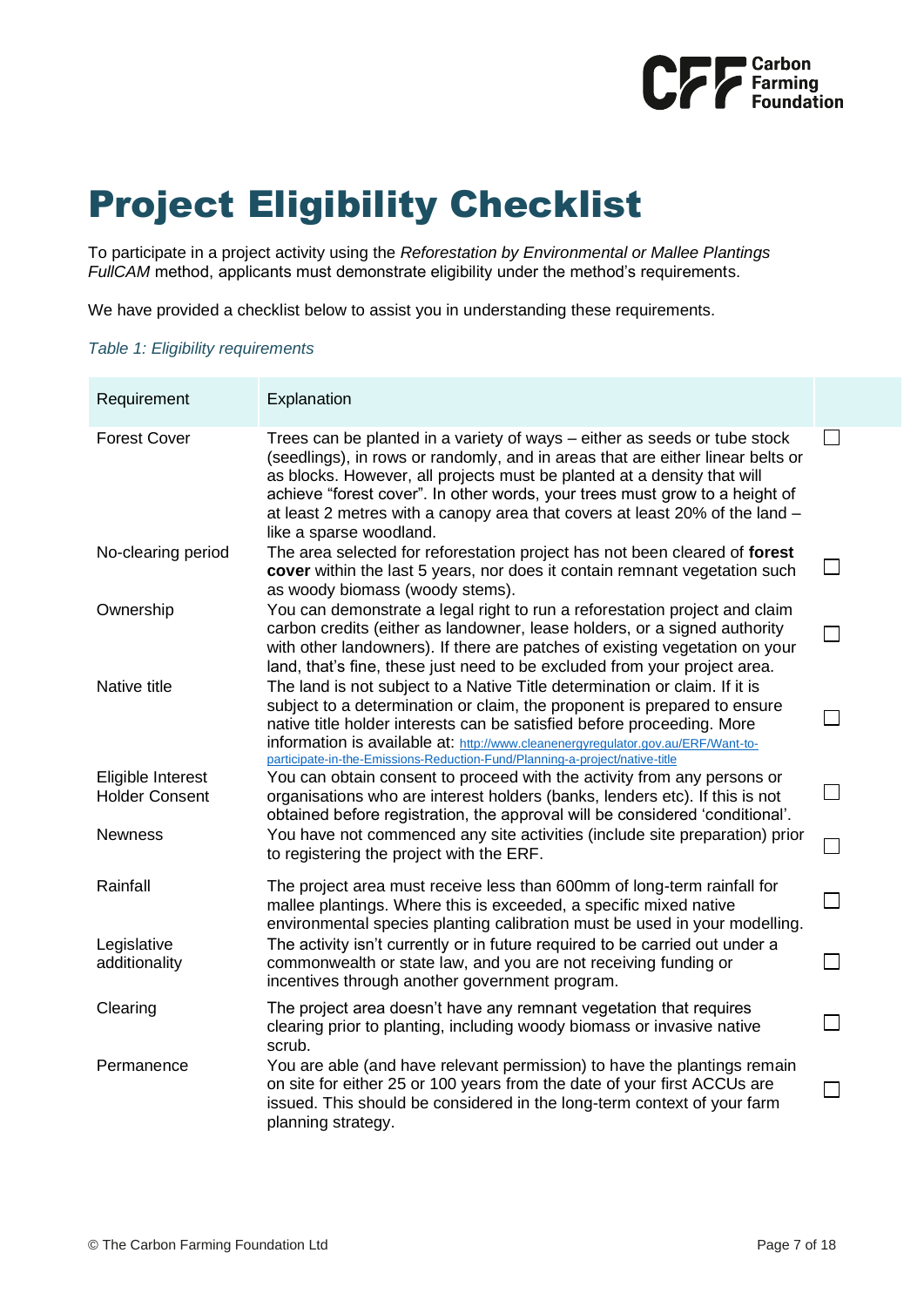

In addition, it is also important that the 'on-ground' practical obligations of a reforestation project are considered.

*Table 2: Practical obligations of a reforestation project*

| Obligation                  | Explanation                                                                                                                                                                                                                                                              |  |
|-----------------------------|--------------------------------------------------------------------------------------------------------------------------------------------------------------------------------------------------------------------------------------------------------------------------|--|
| Grazing management          | Ensuring that any grazing does not affect the achievement or<br>maintenance of forest cover.                                                                                                                                                                             |  |
| Fire management             | Removing debris from the project area for solely the purposes of<br>fire management, as well as maintaining firebreaks in<br>accordance with a fire management plan.                                                                                                     |  |
| Pest and weed<br>management | Ensure you have a consistent strategy to minimise the impacts<br>of any pests or weeds across your project.                                                                                                                                                              |  |
| Local shire approvals       | Consult your local Shire to determine whether the project<br>requires any planning approvals.                                                                                                                                                                            |  |
| Drought management          | Ensure your region receives enough rainfall for the species of<br>trees you're planting (i.e. less than 600mm yearly on average for<br>mallee plantings). It also helps to select drought tolerant species<br>if your area is prone to long periods of minimal rainfall. |  |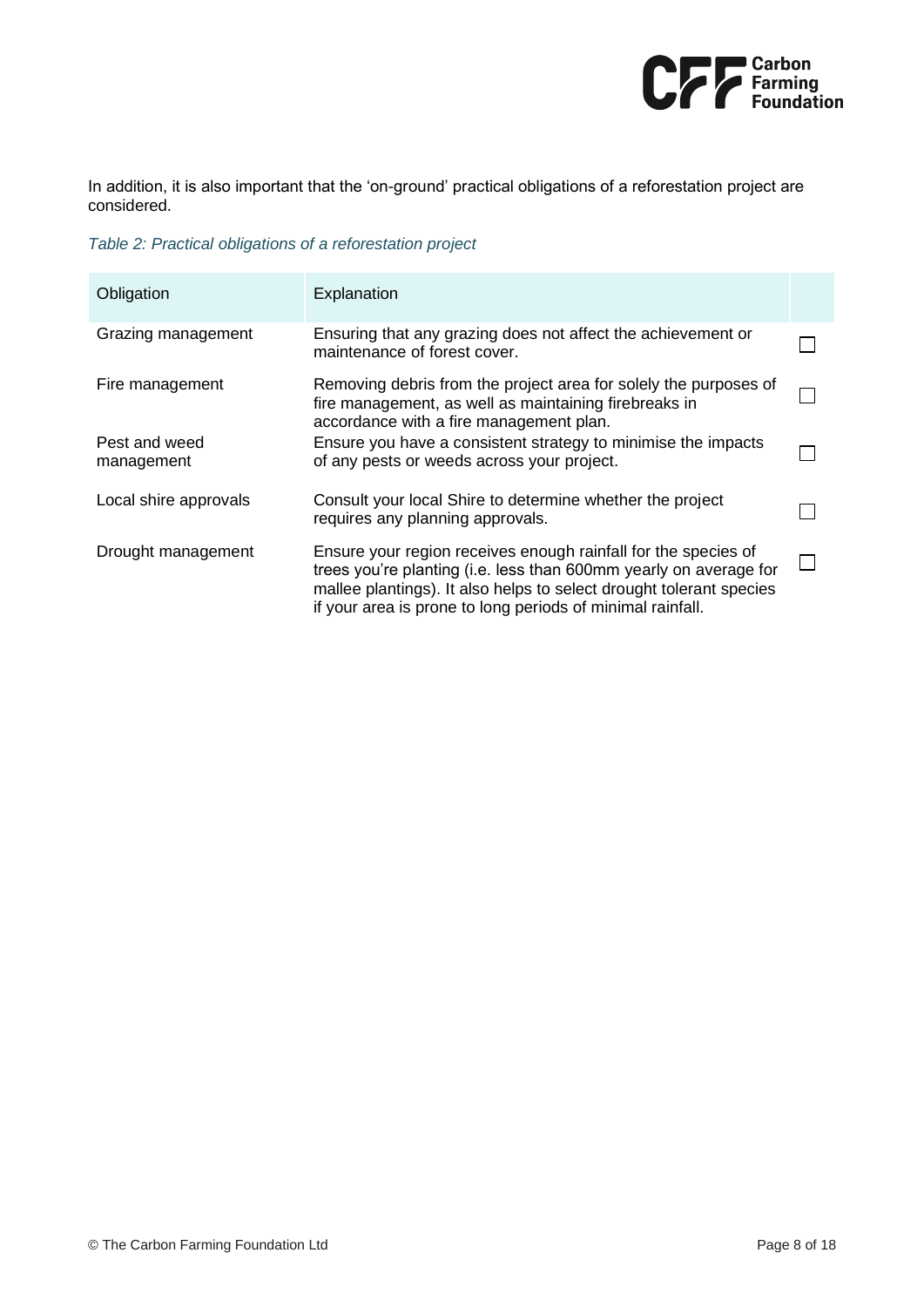

# <span id="page-9-0"></span>Project Implementation

# <span id="page-9-1"></span>Project timeline

Below are the key project stages which influence the planting (implementation) start date. The stages highlighted have a clear critical path to enable planting in any given year. It is best to work backwards from your regions planting window, which will give your plants the best chance of survival. There are some important milestones which must be achieved before you can move to the next step. Some considerations to keep in mind include:

- One of your first steps is to get your project registered with the ERF. There are often long delays with the processing of your application so it's best to get this in as soon as possible so you don't miss your planting window.
- You must have full project approval prior to commencing any activities associated with your project (e.g., site preparation, ordering seedlings or seed, etc).
- Organise a forester inspection to understand the local conditions of your site and inform your budget.
- Demand for seed and seedlings could impact your ability to secure enough in time for your planting window. We recommend ordering these as soon as possible after you've received project approval.

*Table 3: Indicative project timeline (exact timeline to be confirmed in detail within the design stage)*

|                             | Months'                       |             |                |                |  |  |  |             |  |       |  |    |         |
|-----------------------------|-------------------------------|-------------|----------------|----------------|--|--|--|-------------|--|-------|--|----|---------|
| <b>Project Stage</b>        |                               | $\mathbf 1$ | $\overline{2}$ | $\overline{3}$ |  |  |  | 4 5 6 7 8 9 |  | 10 11 |  | 12 | Ongoing |
| Feasibility                 | <b>Internal Business Case</b> |             |                |                |  |  |  |             |  |       |  |    |         |
| Design and<br>planning      | Project registration          |             |                |                |  |  |  |             |  |       |  |    |         |
|                             | Order seed/seedlings          |             |                |                |  |  |  |             |  |       |  |    |         |
|                             | Planting plan                 |             |                |                |  |  |  |             |  |       |  |    |         |
| Implementation              | Seedling propagation          |             |                |                |  |  |  |             |  |       |  |    |         |
|                             | Site preparation              |             |                |                |  |  |  |             |  |       |  |    |         |
|                             | Planting and direct           |             |                |                |  |  |  |             |  |       |  |    |         |
|                             | seeding                       |             |                |                |  |  |  |             |  |       |  |    |         |
| Monitoring and<br>reporting | Reports                       |             |                |                |  |  |  |             |  |       |  |    |         |
|                             | Audits                        |             |                |                |  |  |  |             |  |       |  |    |         |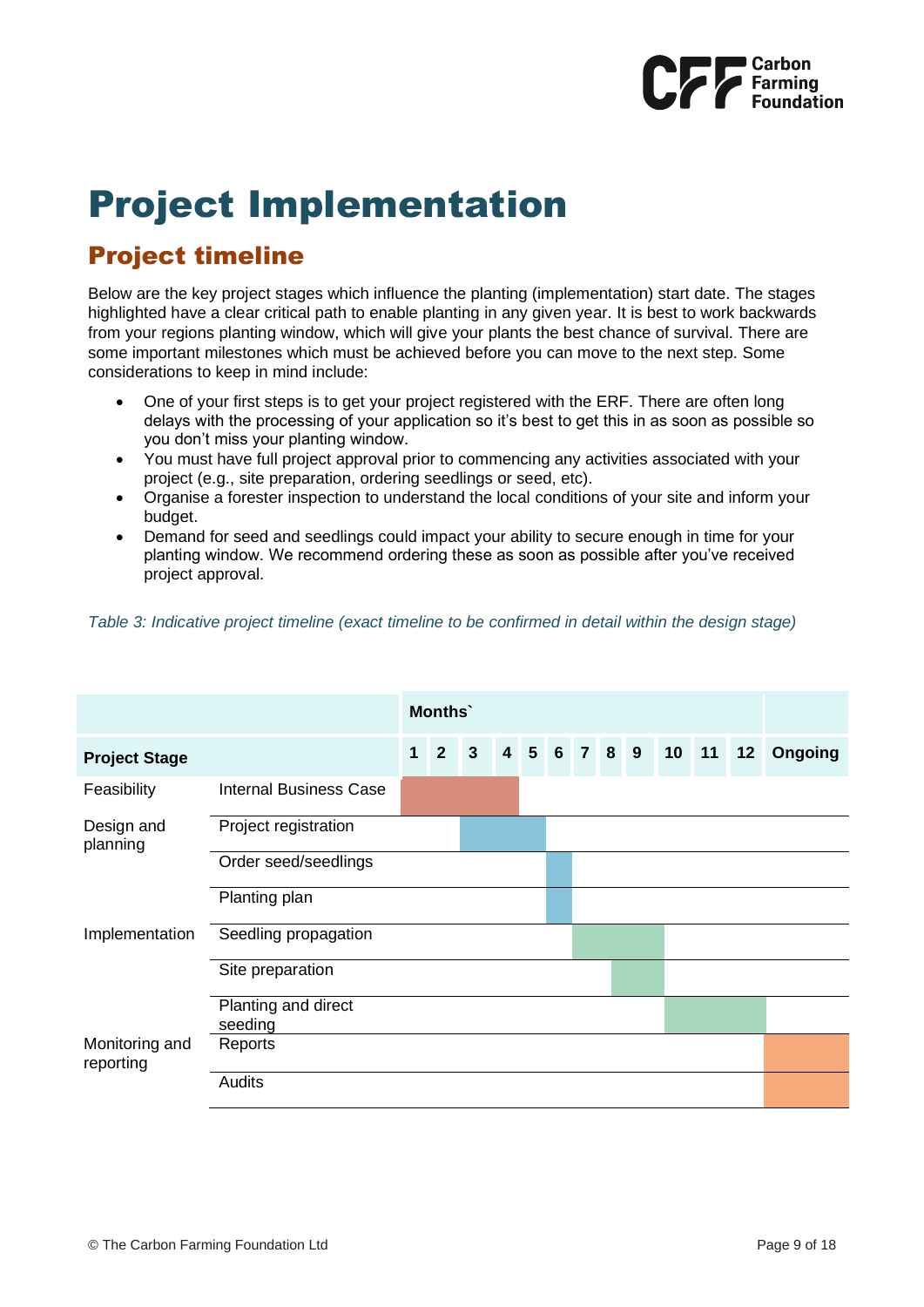

# <span id="page-10-0"></span>**Feasibility**

During this phase you will need to identify suitable and viable planting areas on your property. In doing this you should consider carbon yields, ecological value, expert advice, ease of establishment and any additional benefits to your ongoing farm operation. You may, for example, chose to plant shelter belts along your existing paddock lines where you are likely to get high carbon yields. Make sure these areas are eligible (refer to eligibility checklist on page 7).

We recommend avoiding particularly rocky, salty, or otherwise problematic conditions for your planting areas as it can be difficult to properly prepare the site or successfully establish your trees. We would suggest engaging a forester to help identify the best areas for planting trees and provide a greater understanding of the that will have an impact on your revegetation carbon project.

# <span id="page-10-1"></span>Design and planning

We'll provide you with simple guides and checklists when you get to this phase to make sure you're well informed and able to start your project on the right foot. This stage includes your final plot selection, species selection, planting design, work planning and any project mapping.

## Register your project

Your project must be registered with the Emission Reduction Fund (ERF) to enable the project to claim carbon credits. Details of your project must be submitted along with key documents including:

- Geographic information of the project (including a geospatial map),
- Details about the project proponent and their experience,
- Evidence of your land's eligibility,
- A forward abatement estimate (i.e., how much carbon you estimate to store).
- A plan on how you intend to manage and monitor your trees for your permanence period.

We can help you generate this information using toolkits and software that help make this as simple as possible.

## Planning your project areas

Deciding where you will plant your trees and mapping out your project is an important step to ensure you are optimising the integration of the project into your existing operations. There are three key areas to define across your property:

- **1) Project area –** This is the total area of your reforestation carbon project. It may cover your whole property, or a specific area within your property.
- **2) Carbon Estimation Area (CEA)** This is where you will plant your trees and measure the sequestration of carbon.
- **3) Exclusion areas**  Areas within your project that are not eligible or cannot have trees planted and will therefore not contribute towards your project. For example, small areas of remnant vegetation.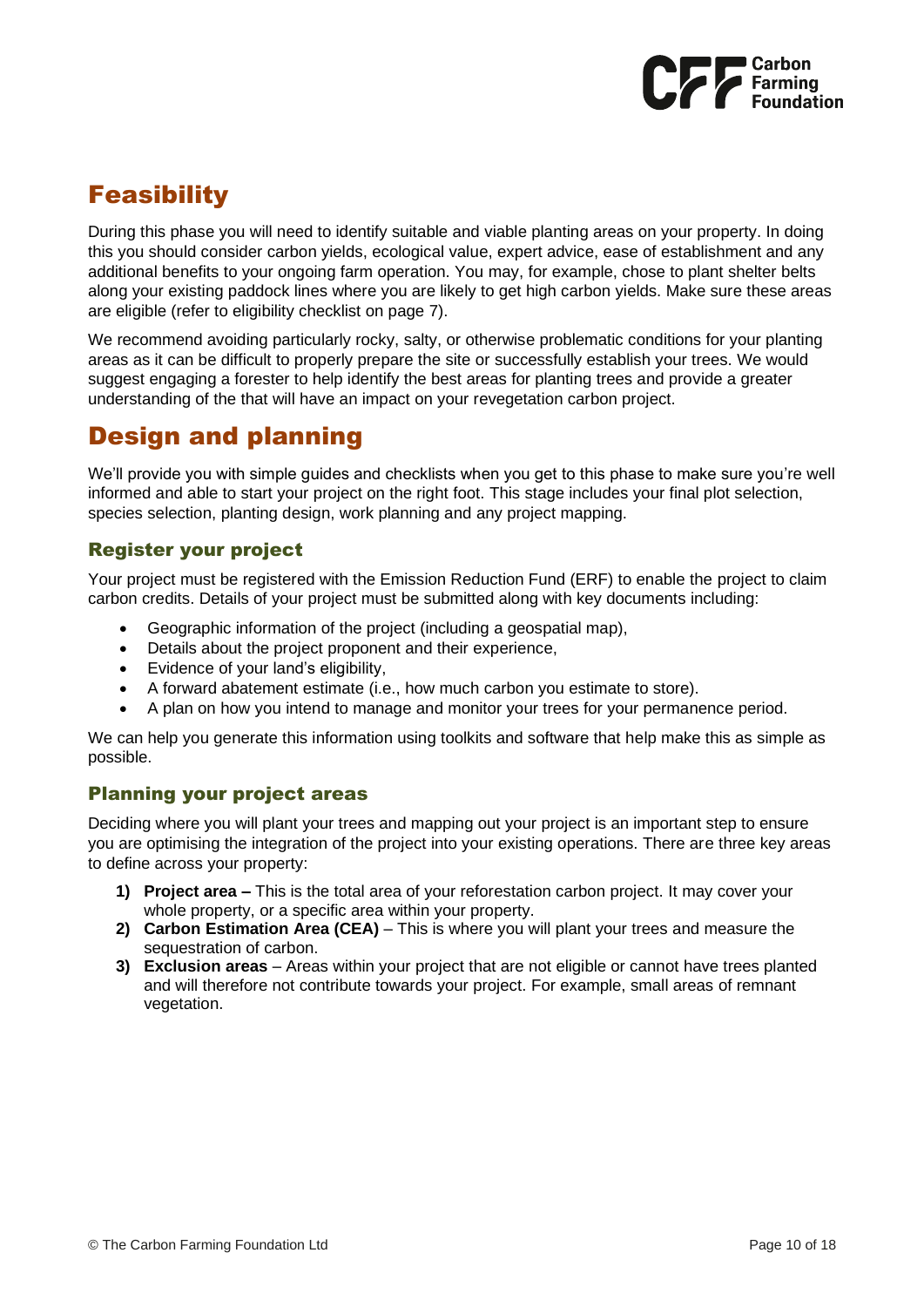



*Figure 3: Example of project mapping*

## Plot shortlisting

A detailed inspection by an experienced forester is recommended during the Design Stage to clearly define the plots and assess the practicality of each for a reforestation project.

To get the most out of the inspection it is worth shortlisting the possible options beforehand, using your on-ground knowledge of the land and the context of other farming operations and land uses. When considering areas of your farm to plant for carbon, consider the checklists below.

Plot selection considerations:

- **Yield:** Use your FullCAM carbon heatmap to prioritise viable areas.
- **Soil conditions:** assess the practical suitability of the land for tree planting, including:
	- $\circ$  Soil conditions and the suitability for tree establishment and survival (e.g., avoid soils that could be difficult for tree roots to penetrate).
	- o Rocky country which may not be able to be deep ripped or machine planted.
	- $\circ$  Known compaction or hard pan issues which are likely to require deep ripping.
	- Gradients and slopes and their impact on machinery and water.
- **Woody Biomass:** you cannot plant eligible carbon plantations into areas that need to be cleared of woody biomass prior to planting.
- **Conservation significant species:** undertake a search of the Department of Agriculture, Water and the Environment's [Protected Matters Search Tool](https://www.awe.gov.au/environment/epbc/protected-matters-search-tool) to identify any conservation species of significance (e.g. Threatened Ecological Communities), which may be present on or nearby your property.
- **Cultural awareness:** undertake a search of the relevant government databases to ensure there are no cultural heritage sites on your property. If you come across a potential heritage site during your project, it is important to notify your state authority body.
- **Belts:** identify any areas for belt plantings on your property which provide a higher carbon yield reading on FullCAM. These areas must be capable of having a 40m exclusion zone around them which do not include other trees.
- **Salinity:** generally, avoid salty country unless you wish to consider experimenting with salt tolerant trees and shrubs.
- **Co-benefits:** Identify potential co-benefit opportunities such as:
	- o Connecting to remnant vegetation.
	- o Creation of wildlife corridors.
	- Proximity to threatened ecological communities (flora and fauna)
- **Integration:** How best can the proposed planting provide value to the overall farm business? Such as by providing: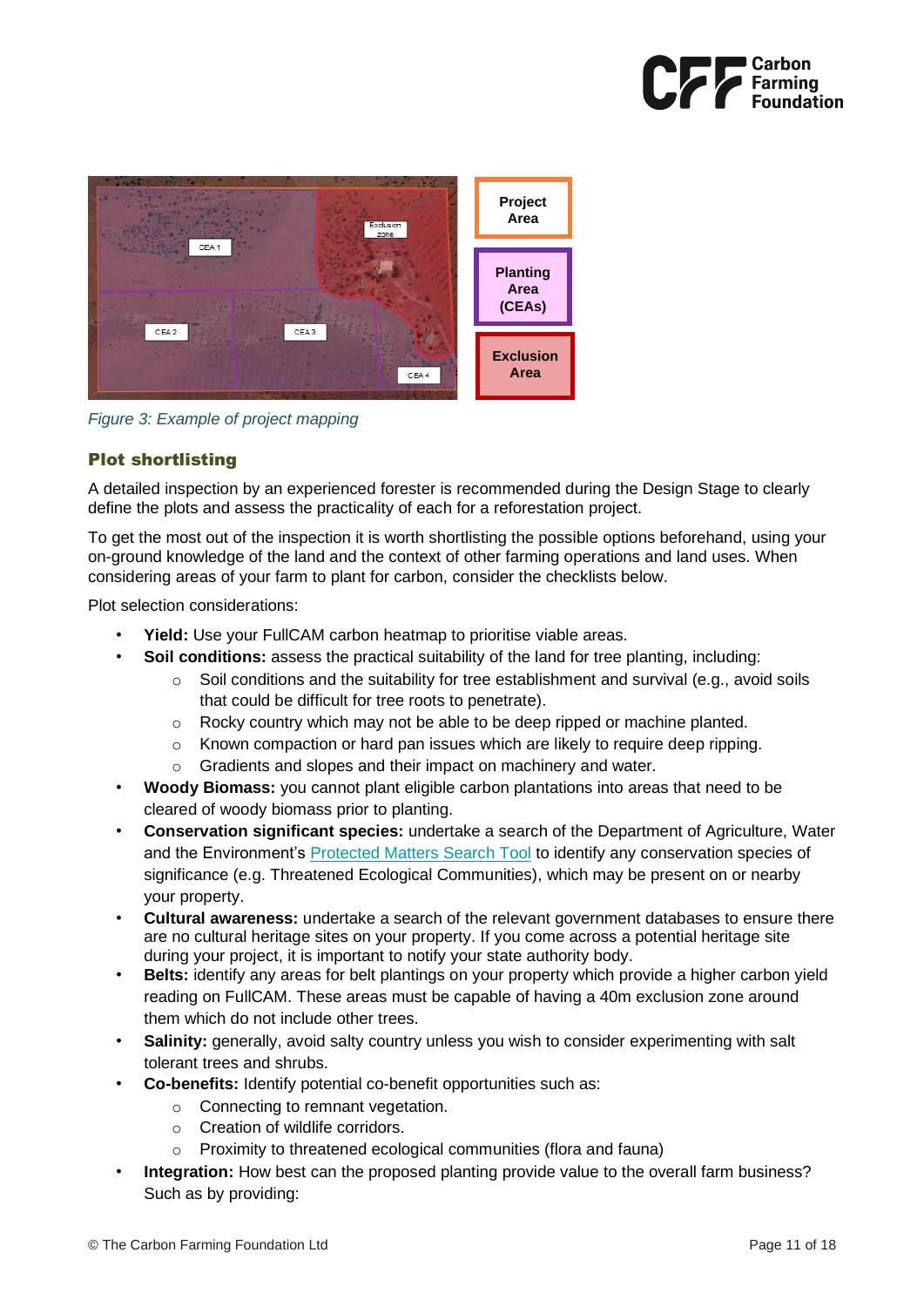

- o shade and shelter for livestock,
- o wind breaks to reduce evapotranspiration, or
- o pollinator strips etc.
- **Pragmatism:** Are there obvious practical opportunities to create cost efficiencies? Such as:
	- Rounding off the corners of cropped paddocks (eliminating headlands).
	- o Planting against existing fencing (minimizing new fencing required).

#### **Belt and block plantings**

Depending on your project objectives and your property layout, you can choose to have either *belt* or *block* plantings. These are modelled slightly differently in FullCAM, with belts attracting a 30-40% increase in yield. There are however exclusion zones and certain requirements for a planting area to be defined as a 'belt' - we can help you explore this as you progress along the design of your planting plan.

## Planting Layouts

Selecting the optimal layout for each area of your carbon project is essential to optimise biodiversity, tree survival and carbon revenue outcomes. When you're designing your project, you need to think about the optimal layout and species mix for you.

There are a range of variables you can adjust when designing your tree plantation. These should be influenced by your goals for biodiversity (species richness), budget and how you plan to layout the overstory and understory tree species (shrubs etc.).

These different layouts can vary based on seedling density (referred to as 'stems' per hectare), seedling spacing (also known as 'stem' spacing), species diversity and site conditions. Examples are provided to the left whereby:

- Green dots represent seedlings
	- Brown lines represent direct seeding rows.

Some common examples of planting layouts include:



**Seedlings only:** This is a lower cost option with lower biodiversity outcomes because there is no understory established.

**Symmetric biodiverse:** Seedlings are planted on top of directly seeded rows, increasing the biodiversity of your project.

**Alternating biodiverse:** Seedlings and direct seeded rows are alternated.

**Enhanced biodiverse:** Two rows of direct seed close together in between seedling rows. This increases the number of shrubs and trees increasing your biodiversity.

You can select multiple options per site but should consider a minimum area for each to maximize efficiency due to machinery set up. This activity is undertaken as part of the design phase of a project.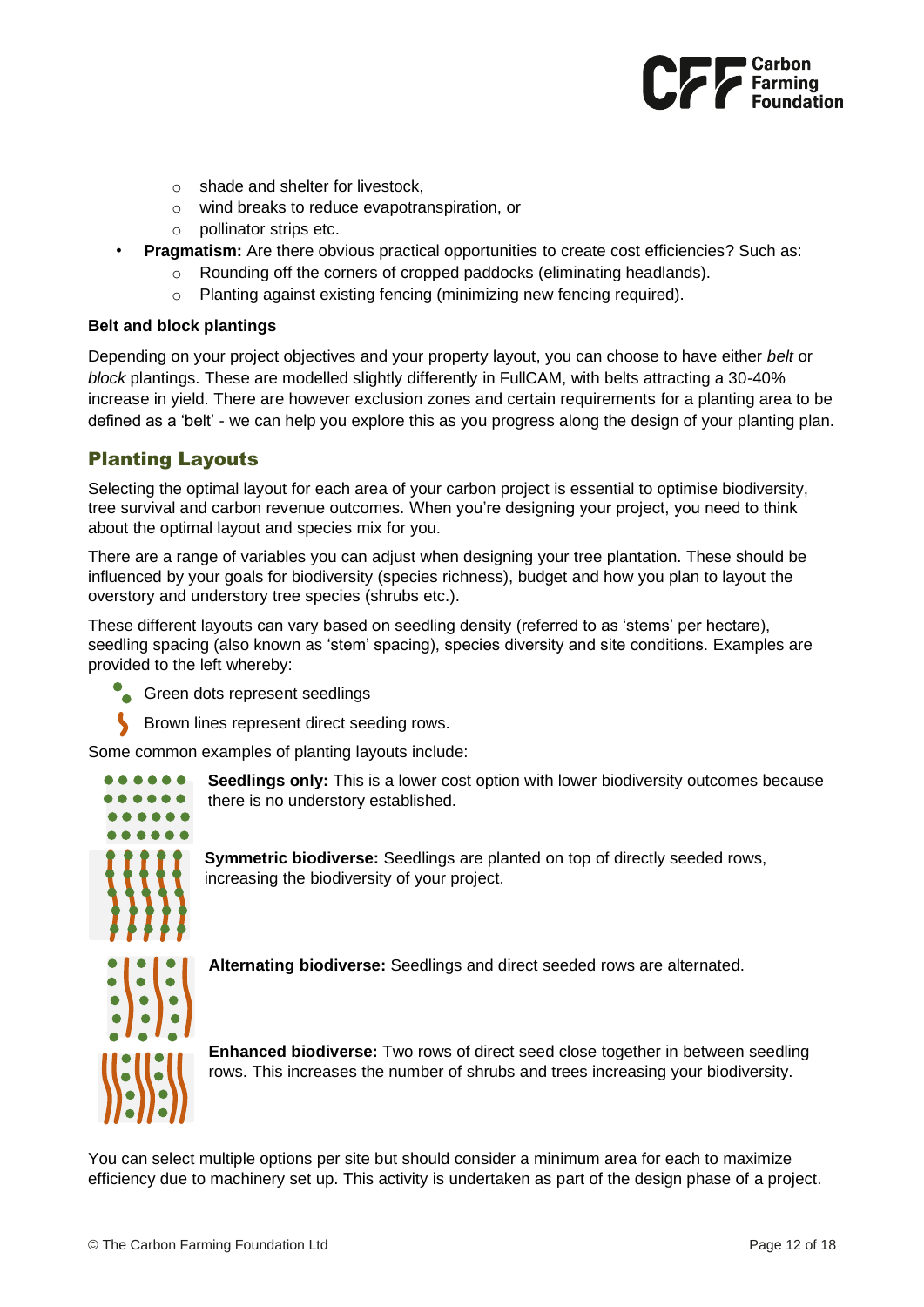

## Site Preparation

Once you have shortlisted your areas and a planting plan has been drafted, you should start to prepare for your planting window. We suggest ordering your seed and seedlings as soon as possible as propagation of the seedlings can have a lead time of 6-9 months. The seedlings and seed mix that you order will be informed by your forester and the site inspections completed to inform your design.

If you need help finding reputable nurseries or suppliers, we can point you in the right direction!

Plantings will have a greater chance of success if the country has been prepared effectively to enhance soil moisture. Depending on prevailing site conditions, this may include removal of weeds and ground preparation such as ripping and scalping.

**Note:** the project must be approved by the ERF before any project activities (aside from initial design) can be undertaken.

## <span id="page-13-0"></span>Implementation

This stage of the project is when you will implement your project and get your trees planted!

The critical part of a project's successful implementation is the planting window. This predominantly depends on rainfall to ensure the greatest opportunity for tree survival and is different from region to region. In general, the best time to plant is the month after the first heavy rains of the year.

## Planting over multiple years

You may wish to stage your project and plant your reforestation project over multiple years to fit in better with your current farm operation. Although this is permitted under the method, your crediting period is fixed to 25 years and you will therefore receive slightly less credits for the areas planted at a later date. For example, if you were undertaking a 200Ha project and chose to plant 100 Ha in the first year, you would receive the full 25 years' worth of credits for this area. If you were to then plant the remaining 100Ha in year 3 of the project, you would only receive 22 years' worth of credits for this area.

Given you receive majority of your credits in the first 10 years, the financial benefit of planting all areas in year 1 may not outweigh the flexibility to add in planting areas at a later date. We can explore this with you and ensure your project id designed to meet your objectives and existing operations.

## <span id="page-13-1"></span>Ongoing management

## Measurement

Under the *Reforestation by Environmental or mallee plantings FullCAM* method, the FullCAM computer model estimates the carbon stocks being held within your planted trees. As discussed earlier in this guide, the model uses a variety of scientific data to give a conservative estimate of your carbon stocks. You are then issued credits based on this modelling.

## Reporting

You are required to provide information on the success of your project (in the form of offset reports) to the Clean Energy Regulator (CER) to determine how many carbon credits you are to be issued. You will receive credits at the end of each reporting round, with your first report due within the first 5 years of the project life (but no earlier than 6 months). The first offset report is a more substantial deliverable than the subsequent reports (for future crediting rounds), as it requires the first submission of much of your project information. The minimum number of offset reports you are required to submit throughout the 25-year period is 5, however, if you wish to receive credits more frequently (say, to generate more regular cashflow) you can report more often.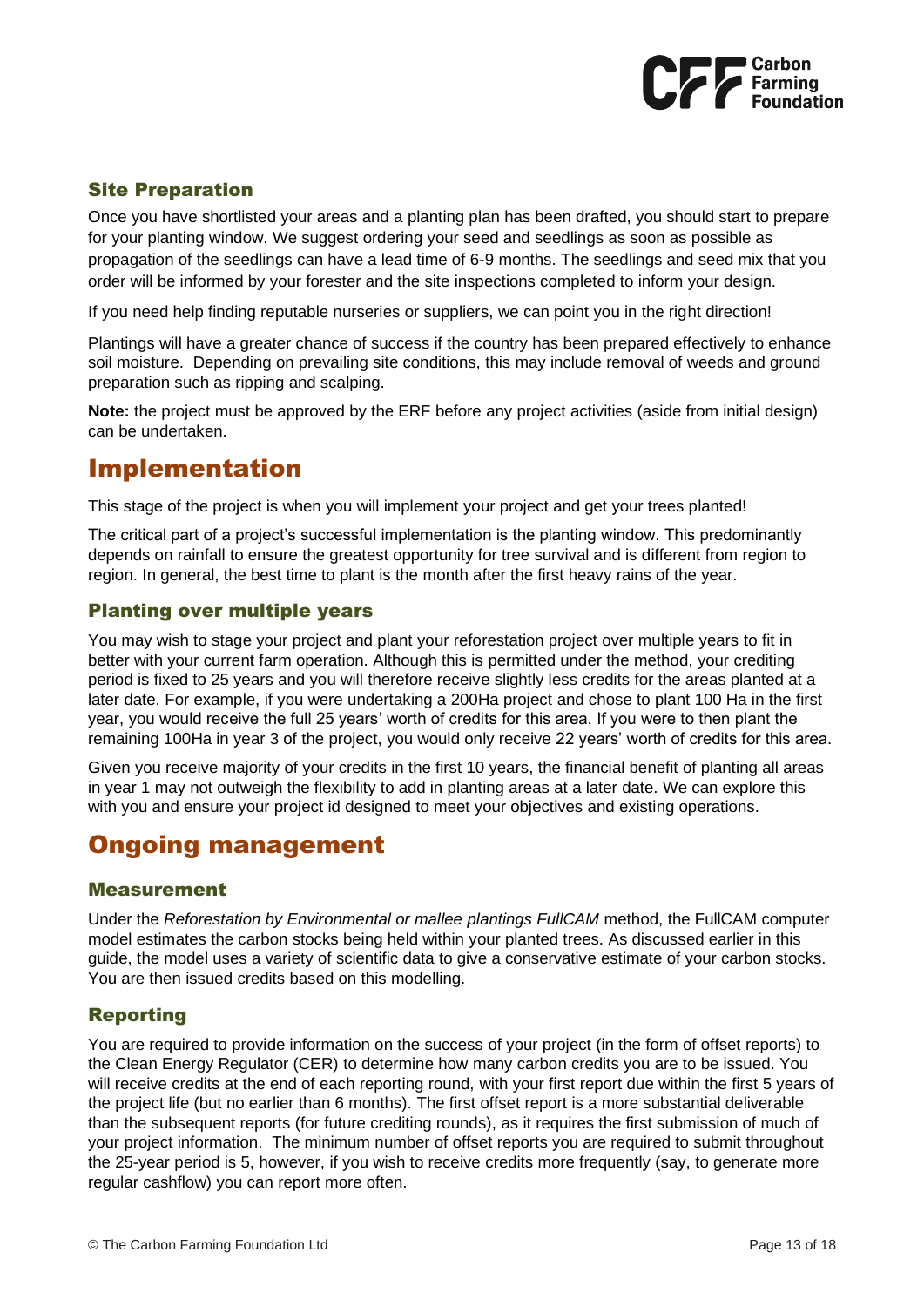

## Timing your reporting

Although your modelling is unlikely to change throughout your crediting period (unless an event such as fire impacts the project area), you may choose to strategically time when you submit your reports. This may be because you would like an earlier delivery of credits, or because it suits the timing of your other farm operations.

## **Audits**

A third-party audit of project Offset Reports is required by the CER. The number of reports varies depending on CER discretion (based on complexity and scale of the project). Generally speaking, three or four audits are required over the project lifespan with your first audit due upon the submission of your first offset report.

## Coordinating credit issuance

Includes securing the services of a suitably experienced consultant to complete the Offset Reports, liaising between this consultant and the CER, and submitting the reports via the CER digital portal. Upon issuance of ACCUs, these units will appear in your ANREU account - where they can be held, retired, or transferred to other parties.

## <span id="page-14-0"></span>Management activities

There are certain activities that can only be undertaken in line with certain restrictions throughout your project. This includes:

## **Harvesting**

Only 10% of fallen timber may be removed from a CEA in one calendar year for personal use (i.e., not for sale or other commercial use). All other biomass cannot be removed from a CEA unless for ecological purposes, fire management or traditional indigenous practices/native title rights. This must not affect the ability for the forest to reach forest cover.

## Grazing

You may choose to graze your project areas to reduce weeds or just to utilise the space. This can only occur if the grazing doesn't affect the achievement or maintenance of forest cover. The ERF may request evidence that demonstrates this, and it helps to keep a record of the timing and intensity of grazing if applicable. We recommend this doesn't happen during the first stages of early growth while your trees establish (3-5 years).

## **Thinning**

If you need to thin your native forest for any management (e.g., fire control), this may affect the modelling of your carbon stocks. If you plan to thin your forest at any time let us know so we can update our modelling to account for this.

## Using lime or fertiliser

Similarly to thinning the forest, applying lime or fertiliser will affect the modelling of your carbon stocks. It's okay to give your seedlings a boost but let us know and keep a record so we can ensure the modelling is accurate.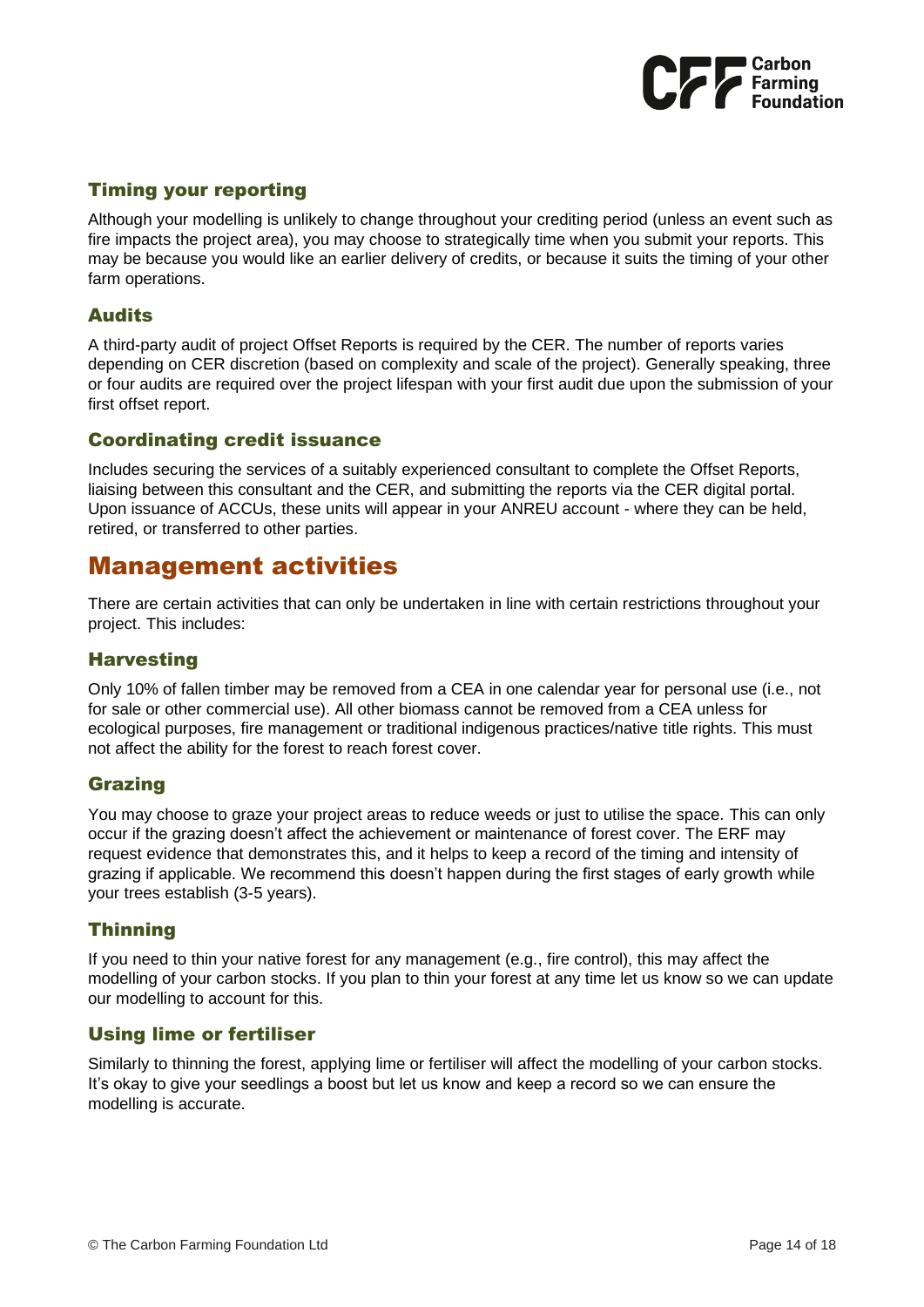

# <span id="page-15-0"></span>Key Risk and Success Factors

Risk and success factors which could impact the planting establishment and survival are described in the tables below.

*Table 4: Key risk factors*

| <b>Risks Factors</b>                 | Explanation                                                                                                                  | Possible solutions                                                                                                                                                                                                                                                          |
|--------------------------------------|------------------------------------------------------------------------------------------------------------------------------|-----------------------------------------------------------------------------------------------------------------------------------------------------------------------------------------------------------------------------------------------------------------------------|
| Rainfall                             | Variability of rainfall can<br>impact the planting<br>program and it is vital to<br>plan the plantings close to<br>rainfall. | Planting will need to be adaptable and<br>respond to unpredictability – for example,<br>planting early if rain arrives earlier than<br>usual, or delaying planting if it is too dry/<br>wet.                                                                                |
| <b>Disease</b>                       | Risk of disease can impact<br>establishment and long-<br>term health of trees. E.g.,<br><b>Dieback</b>                       | Seek local advice (e.g.,<br>Foresters/Landcare groups) for<br>awareness of known, common, local<br>diseases and preventative measures /<br>solutions.                                                                                                                       |
| Pests                                | Rabbits, Kangaroos,<br>Parrots etc.                                                                                          | Utilise tree guards, browsing deterrents,<br>nets, fencing, pest control where<br>necessary.                                                                                                                                                                                |
| Overgrazing                          | Potential ringbarking and<br>damage to establishment                                                                         | Do not allow stock to graze plantation in<br>first few years of establishment. Ensure<br>fences are all secure. If you do wish to<br>graze stock on grasses in a plantation, be<br>sure to regularly monitor and remove<br>stock before they begin to damage trees.         |
| Extreme weather<br>conditions/events | Drought, flood, frost, or fire<br>could destroy trees and<br>impact your returns.                                            | Work with a forester or local expert to<br>design your forest in a manner that<br>fosters resilience to these events. A<br>strong fire management plan, planting<br>outside frost, and using drought tolerant<br>native species will help to reduce risk to<br>your forest. |
| Weeds                                | Can compete with and<br>choke out an establishing<br>forest.                                                                 | Consider chemical, biological, or<br>machinery management.                                                                                                                                                                                                                  |
| Seedling and seed quality            | Risk of failed seedling<br>propagation or poor seed<br>quality.                                                              | Consider diversifying seedling<br>propagation across multiple nurseries.<br>Ensure seed suppliers have adequate<br>quality control measures in place and that<br>seed is stored correctly.                                                                                  |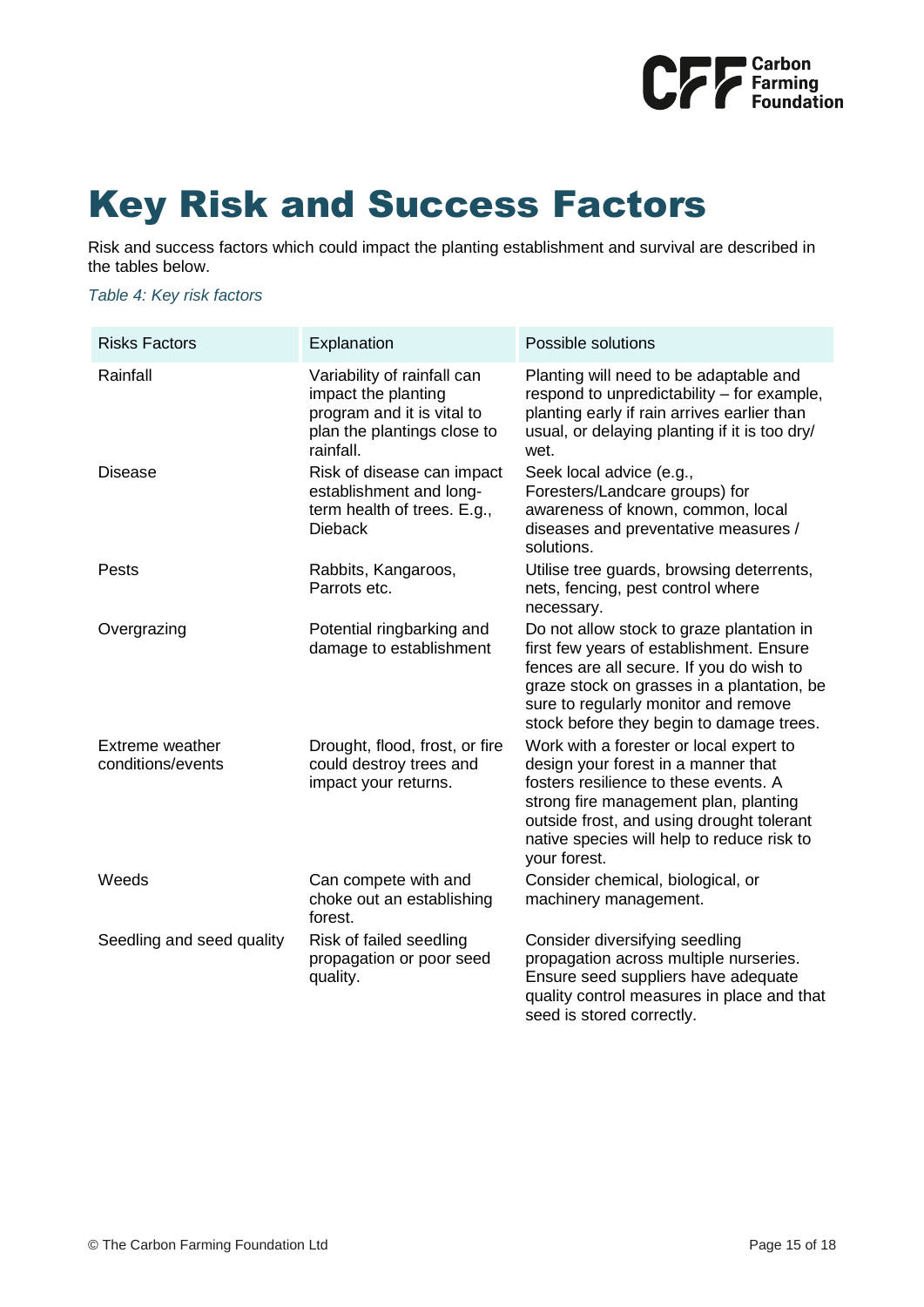

#### *Table 5: Key success factors*

| Success factors |                                                                                                                                                                                |
|-----------------|--------------------------------------------------------------------------------------------------------------------------------------------------------------------------------|
| Inputs          | Fertiliser, biochar, inoculants, bio-fertiliser / bio stimulants, wetting agents<br>can improve establishment success rate when used correctly.                                |
| Irrigation      | Opportunities to irrigate or hand water to ensure success of establishment,<br>particularly on gravelly/sandy soils with lower water holding capacity.                         |
| Planting design | Selecting the optimal layout and machinery set ups that are suitable to the<br>landscape and site conditions to ensure the best chance of establishment<br>and survival.       |
| Data Management | The collection, storage, transparency, and quality of all data is crucial when<br>it comes to carbon farming as it's ultimately what offers value to offsetting<br>businesses. |

## <span id="page-16-0"></span>What happens if a bushfire goes through my forest?

A disturbance event that effects greater than 5% of your project area must be reported to the Regulator within 60 days of the event occurring. Depending on the extent and cause of damage and the measures you had in place to prevent this, the Regulator will determine a suitable approach for addressing loss – which may include regeneration or replanting to return the affected area's carbon stocks to its predisturbance state. Note that the crediting period for your project is fixed to 25-years and isn't extended due to this loss, so overall you will receive less credits for that area. We allow for a 90% survival rate in our modelling to factor in these potential losses.

If you can't return your carbon stocks to their pre-disturbance state, you will have to pay back the credits you had accrued for this area. We've outlined steps you can take to reduce the risk of these loss events in the Key Risk and Success Factors tables above. For more information on reducing the risk of fires, refer to this [resource produced by the Clean Energy Regulator.](http://www.cleanenergyregulator.gov.au/DocumentAssets/Documents/Reducing%20the%20risk%20of%20fire%20and%20preserving%20sequestered%20carbon%20in%20ERF%20vegetation%20projects%20v0.1.pdf)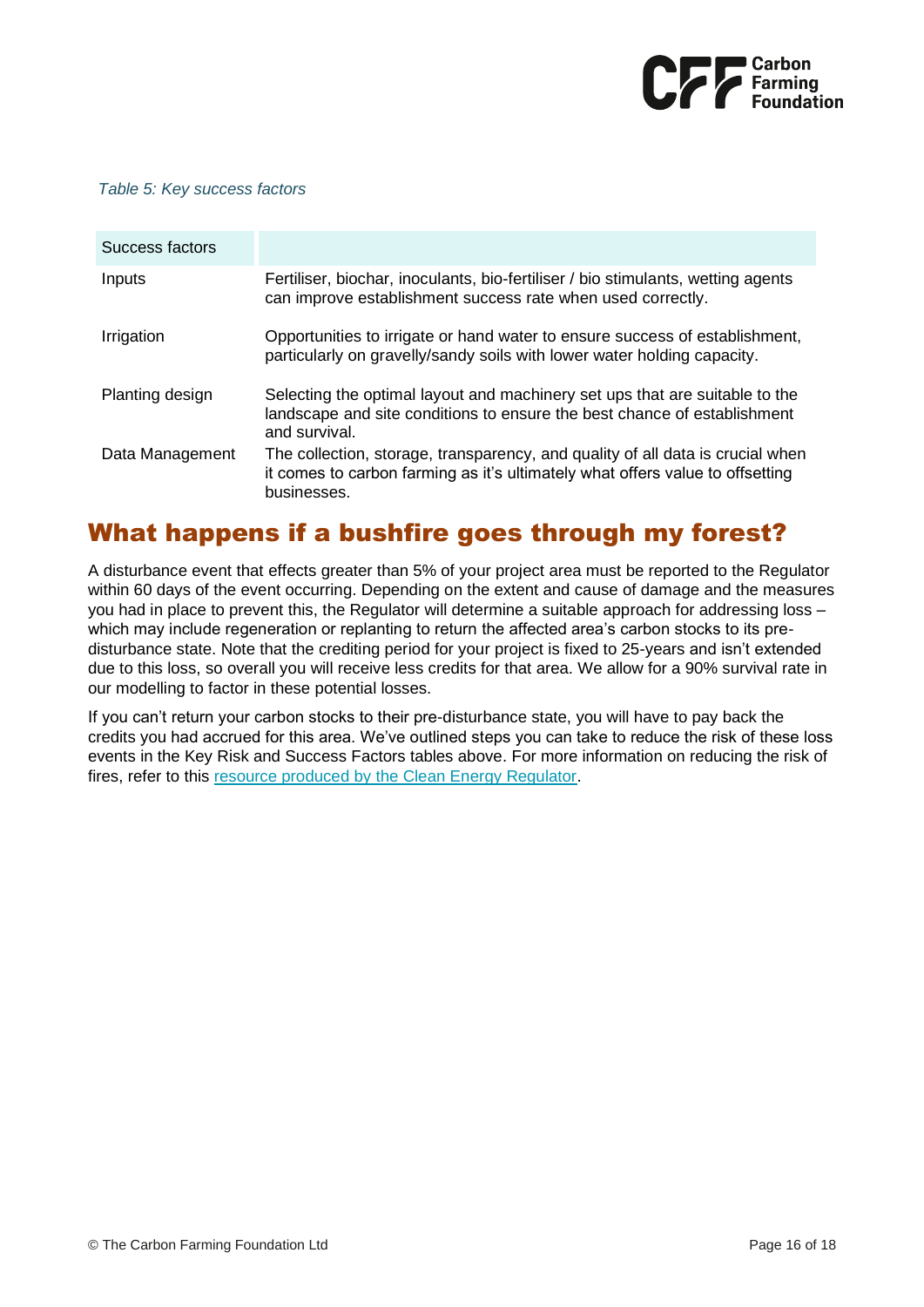

# <span id="page-17-0"></span>Co-Benefit Opportunities

## <span id="page-17-1"></span>What are co-benefits?

A co-benefit is a positive environmental, economic, social, or cultural benefit derived from undertaking a carbon project, which is additional to the sequestration of carbon.

Co-benefits can provide the project an additional income stream if attached to a carbon credit under an approved co-benefit program but also deliver other far-reaching benefits and enhancements for the environment, farming operation and wider community.

Landowners seeking to add value to their carbon project will need to evaluate their land and the country surrounding it to determine what natural assets or ecosystem services can be derived from it. These may include any of the following:

## Biodiversity & Conservation

- Proximity to high biodiversity areas or threatened habitats.
- Addressing fragmentation of remnant vegetation corridors.
- Improving biodiversity through enhanced species diversity, richness, and complexity, or use of rare or significant species native to the area.
- Proximity to important waterways.

## Ecosystem Regulating

- Improving resilience of agricultural practices.
- Enhancing productivity of high-risk or marginal agricultural land.
- Improving soil health and reducing soil erosion.
- Responding or building resilience to salinity.

## Indigenous Economic & Cultural

- Providing opportunity for Indigenous employment or investment.
- Aligning management with Indigenous Land Management practices.
- Protecting, identifying, or restoring sites of heritage significance.

## <span id="page-17-2"></span>Co-benefit Programs

There are several recognised accreditors that address co-benefits programs using various methodologies. These methodologies have varying levels of rigour, corresponding to differing costs. Generally, in Australia, accreditation bodies provide the methodology which can then be applied to a government funding program.

Though anecdotally, having verified third party co-benefit accreditation could help to achieve a price premium from voluntary market buyers.

Whilst a co-benefit credit should provide greater value to a carbon credit, it will usually require a greater level of upfront capital, input, and ongoing management/reporting. This will need to be assessed to